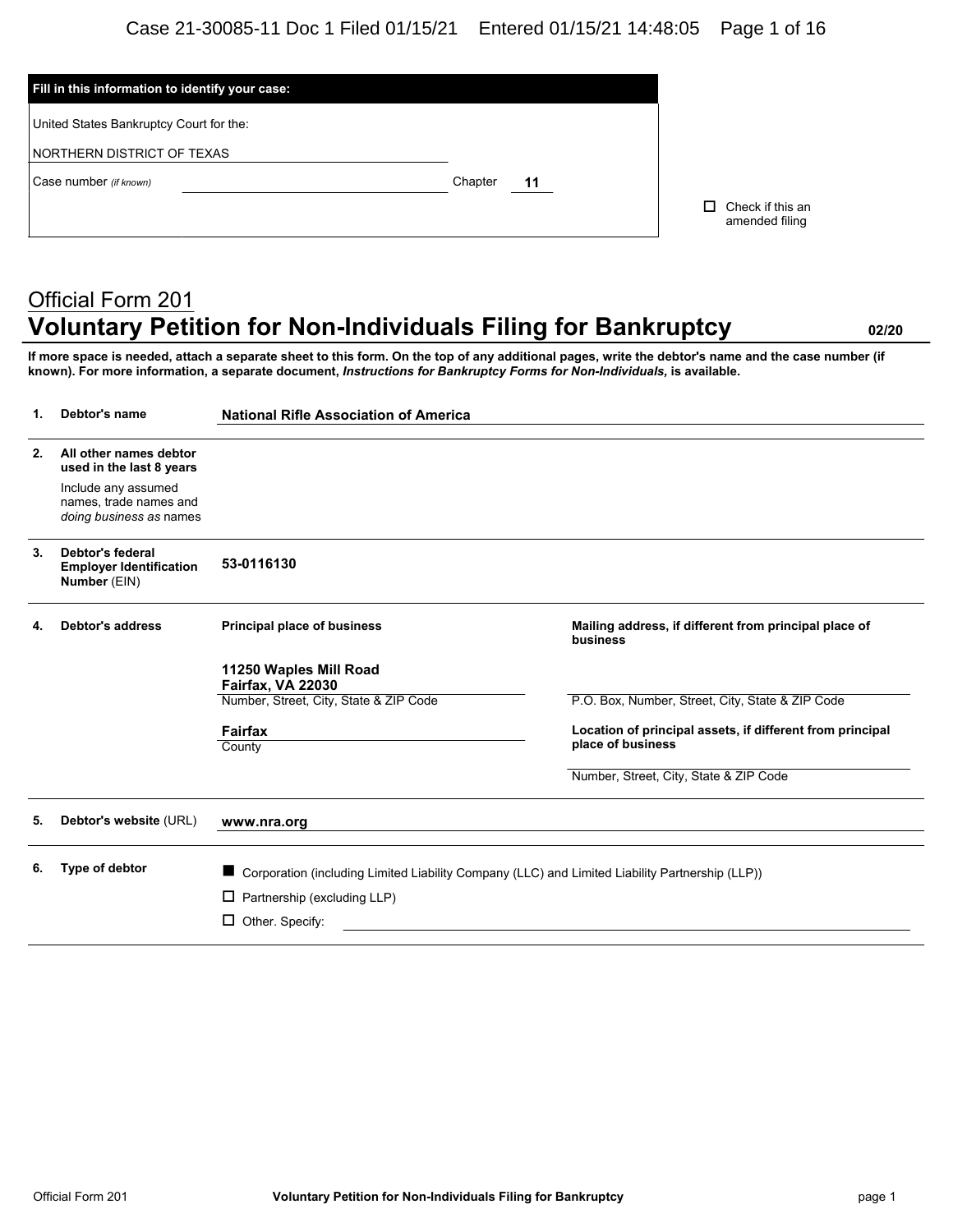| Debtor | <b>National Rifle Association of America</b>                        |                         |                                                         | Case number (if known)                                                                                                                                                                                                                                                                                                                    |                       |                  |  |  |
|--------|---------------------------------------------------------------------|-------------------------|---------------------------------------------------------|-------------------------------------------------------------------------------------------------------------------------------------------------------------------------------------------------------------------------------------------------------------------------------------------------------------------------------------------|-----------------------|------------------|--|--|
|        | Name                                                                |                         |                                                         |                                                                                                                                                                                                                                                                                                                                           |                       |                  |  |  |
| 7.     | Describe debtor's business A. Check one:                            |                         |                                                         |                                                                                                                                                                                                                                                                                                                                           |                       |                  |  |  |
|        |                                                                     |                         |                                                         | $\Box$ Health Care Business (as defined in 11 U.S.C. § 101(27A))                                                                                                                                                                                                                                                                          |                       |                  |  |  |
|        |                                                                     |                         |                                                         | $\Box$ Single Asset Real Estate (as defined in 11 U.S.C. § 101(51B))                                                                                                                                                                                                                                                                      |                       |                  |  |  |
|        |                                                                     |                         |                                                         | $\Box$ Railroad (as defined in 11 U.S.C. § 101(44))                                                                                                                                                                                                                                                                                       |                       |                  |  |  |
|        |                                                                     |                         |                                                         | $\Box$ Stockbroker (as defined in 11 U.S.C. § 101(53A))                                                                                                                                                                                                                                                                                   |                       |                  |  |  |
|        |                                                                     |                         | □ Commodity Broker (as defined in 11 U.S.C. § 101(6))   |                                                                                                                                                                                                                                                                                                                                           |                       |                  |  |  |
|        |                                                                     |                         |                                                         |                                                                                                                                                                                                                                                                                                                                           |                       |                  |  |  |
|        |                                                                     |                         | $\Box$ Clearing Bank (as defined in 11 U.S.C. § 781(3)) |                                                                                                                                                                                                                                                                                                                                           |                       |                  |  |  |
|        |                                                                     | None of the above       |                                                         |                                                                                                                                                                                                                                                                                                                                           |                       |                  |  |  |
|        |                                                                     | B. Check all that apply |                                                         |                                                                                                                                                                                                                                                                                                                                           |                       |                  |  |  |
|        |                                                                     |                         |                                                         | ■ Tax-exempt entity (as described in 26 U.S.C. §501)                                                                                                                                                                                                                                                                                      |                       |                  |  |  |
|        |                                                                     |                         |                                                         | □ Investment company, including hedge fund or pooled investment vehicle (as defined in 15 U.S.C. §80a-3)                                                                                                                                                                                                                                  |                       |                  |  |  |
|        |                                                                     |                         |                                                         | $\Box$ Investment advisor (as defined in 15 U.S.C. §80b-2(a)(11))                                                                                                                                                                                                                                                                         |                       |                  |  |  |
|        |                                                                     |                         |                                                         |                                                                                                                                                                                                                                                                                                                                           |                       |                  |  |  |
|        |                                                                     |                         |                                                         | C. NAICS (North American Industry Classification System) 4-digit code that best describes debtor.                                                                                                                                                                                                                                         |                       |                  |  |  |
|        |                                                                     |                         |                                                         | See http://www.uscourts.gov/four-digit-national-association-naics-codes.                                                                                                                                                                                                                                                                  |                       |                  |  |  |
|        |                                                                     |                         |                                                         |                                                                                                                                                                                                                                                                                                                                           |                       |                  |  |  |
| 8.     | Under which chapter of the                                          | Check one:              |                                                         |                                                                                                                                                                                                                                                                                                                                           |                       |                  |  |  |
|        | <b>Bankruptcy Code is the</b><br>debtor filing?                     | $\Box$ Chapter 7        |                                                         |                                                                                                                                                                                                                                                                                                                                           |                       |                  |  |  |
|        |                                                                     | $\Box$ Chapter 9        |                                                         |                                                                                                                                                                                                                                                                                                                                           |                       |                  |  |  |
|        |                                                                     |                         | Chapter 11. Check all that apply:                       |                                                                                                                                                                                                                                                                                                                                           |                       |                  |  |  |
|        |                                                                     |                         | Ц.                                                      | Debtor's aggregate noncontingent liquidated debts (excluding debts owed to insiders or affiliates)                                                                                                                                                                                                                                        |                       |                  |  |  |
|        |                                                                     |                         |                                                         | are less than \$2,725,625 (amount subject to adjustment on 4/01/22 and every 3 years after that).                                                                                                                                                                                                                                         |                       |                  |  |  |
|        |                                                                     |                         | ц.                                                      | The debtor is a small business debtor as defined in 11 U.S.C. § 101(51D). If the debtor is a small<br>business debtor, attach the most recent balance sheet, statement of operations, cash-flow<br>statement, and federal income tax return or if all of these documents do not exist, follow the<br>procedure in 11 U.S.C. § 1116(1)(B). |                       |                  |  |  |
|        |                                                                     |                         | ц.                                                      | The debtor is a small business debtor as defined in 11 U.S.C. $\S$ 101(51D), and it chooses to<br>proceed under Subchapter V of Chapter 11.                                                                                                                                                                                               |                       |                  |  |  |
|        |                                                                     |                         | ப                                                       | A plan is being filed with this petition.                                                                                                                                                                                                                                                                                                 |                       |                  |  |  |
|        |                                                                     |                         |                                                         | Acceptances of the plan were solicited prepetition from one or more classes of creditors, in<br>accordance with 11 U.S.C. § 1126(b).                                                                                                                                                                                                      |                       |                  |  |  |
|        |                                                                     |                         | ш.                                                      | The debtor is required to file periodic reports (for example, 10K and 10Q) with the Securities and                                                                                                                                                                                                                                        |                       |                  |  |  |
|        |                                                                     |                         |                                                         | Exchange Commission according to § 13 or 15(d) of the Securities Exchange Act of 1934. File the<br>attachment to Voluntary Petition for Non-Individuals Filing for Bankruptcy under Chapter 11<br>(Official Form 201A) with this form.                                                                                                    |                       |                  |  |  |
|        |                                                                     |                         | □                                                       | The debtor is a shell company as defined in the Securities Exchange Act of 1934 Rule 12b-2.                                                                                                                                                                                                                                               |                       |                  |  |  |
|        |                                                                     | $\Box$ Chapter 12       |                                                         |                                                                                                                                                                                                                                                                                                                                           |                       |                  |  |  |
| 9.     | Were prior bankruptcy                                               | $\blacksquare$ No.      |                                                         |                                                                                                                                                                                                                                                                                                                                           |                       |                  |  |  |
|        | cases filed by or against<br>the debtor within the last 8<br>years? | $\Box$ Yes.             |                                                         |                                                                                                                                                                                                                                                                                                                                           |                       |                  |  |  |
|        | If more than 2 cases, attach a                                      |                         |                                                         |                                                                                                                                                                                                                                                                                                                                           |                       |                  |  |  |
|        | separate list.                                                      | District                |                                                         | When                                                                                                                                                                                                                                                                                                                                      | Case number           |                  |  |  |
|        |                                                                     | District                |                                                         | When                                                                                                                                                                                                                                                                                                                                      | Case number           |                  |  |  |
|        | 10. Are any bankruptcy cases                                        | $\Box$ No               |                                                         |                                                                                                                                                                                                                                                                                                                                           |                       |                  |  |  |
|        | pending or being filed by a<br>business partner or an               | $\blacksquare$ Yes.     |                                                         |                                                                                                                                                                                                                                                                                                                                           |                       |                  |  |  |
|        | affiliate of the debtor?                                            |                         |                                                         |                                                                                                                                                                                                                                                                                                                                           |                       |                  |  |  |
|        | List all cases. If more than 1,<br>attach a separate list           | Debtor                  |                                                         | <b>Sea Girt LLC</b>                                                                                                                                                                                                                                                                                                                       | Relationship          | <b>Affiliate</b> |  |  |
|        |                                                                     | District                |                                                         | When                                                                                                                                                                                                                                                                                                                                      | Case number, if known |                  |  |  |
|        |                                                                     |                         |                                                         |                                                                                                                                                                                                                                                                                                                                           |                       |                  |  |  |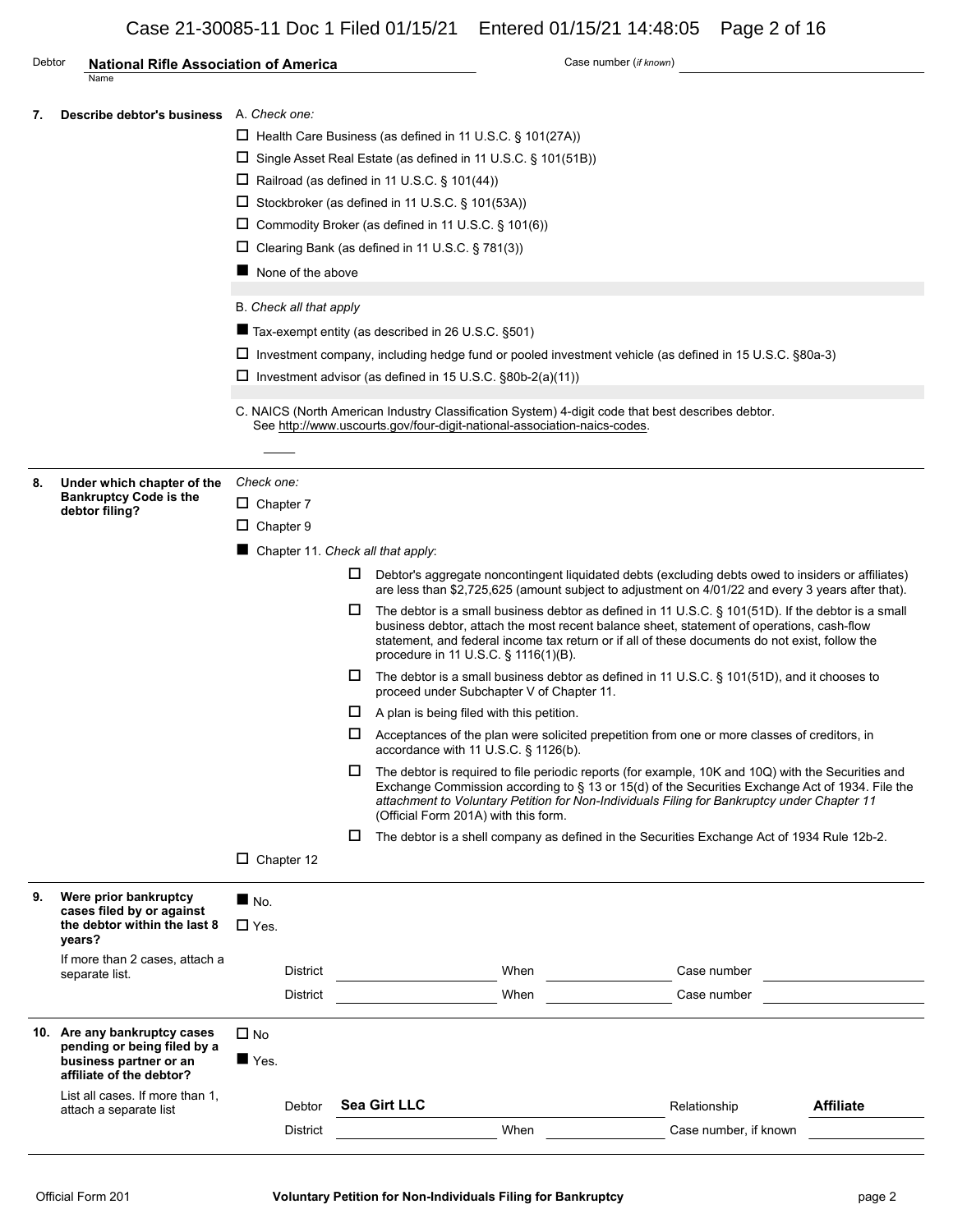| Debtor | <b>National Rifle Association of America</b><br>Name |                                                                                                                                                                                                                                       |                                                                                                                                                                                                                                |                          | Case number (if known)                                                                                        |                                        |  |  |  |
|--------|------------------------------------------------------|---------------------------------------------------------------------------------------------------------------------------------------------------------------------------------------------------------------------------------------|--------------------------------------------------------------------------------------------------------------------------------------------------------------------------------------------------------------------------------|--------------------------|---------------------------------------------------------------------------------------------------------------|----------------------------------------|--|--|--|
|        | 11. Why is the case filed in                         |                                                                                                                                                                                                                                       |                                                                                                                                                                                                                                |                          |                                                                                                               |                                        |  |  |  |
|        | this district?                                       |                                                                                                                                                                                                                                       | Check all that apply:                                                                                                                                                                                                          |                          |                                                                                                               |                                        |  |  |  |
|        |                                                      | □<br>Debtor has had its domicile, principal place of business, or principal assets in this district for 180 days immediately<br>preceding the date of this petition or for a longer part of such 180 days than in any other district. |                                                                                                                                                                                                                                |                          |                                                                                                               |                                        |  |  |  |
|        |                                                      |                                                                                                                                                                                                                                       |                                                                                                                                                                                                                                |                          | A bankruptcy case concerning debtor's affiliate, general partner, or partnership is pending in this district. |                                        |  |  |  |
|        | 12. Does the debtor own or                           | $\blacksquare$ No                                                                                                                                                                                                                     |                                                                                                                                                                                                                                |                          |                                                                                                               |                                        |  |  |  |
|        | have possession of any<br>real property or personal  | $\Box$ Yes.                                                                                                                                                                                                                           | Answer below for each property that needs immediate attention. Attach additional sheets if needed.                                                                                                                             |                          |                                                                                                               |                                        |  |  |  |
|        | property that needs<br>immediate attention?          |                                                                                                                                                                                                                                       | Why does the property need immediate attention? (Check all that apply.)                                                                                                                                                        |                          |                                                                                                               |                                        |  |  |  |
|        |                                                      |                                                                                                                                                                                                                                       | $\Box$ It poses or is alleged to pose a threat of imminent and identifiable hazard to public health or safety.                                                                                                                 |                          |                                                                                                               |                                        |  |  |  |
|        |                                                      |                                                                                                                                                                                                                                       | What is the hazard?                                                                                                                                                                                                            |                          |                                                                                                               |                                        |  |  |  |
|        |                                                      |                                                                                                                                                                                                                                       | $\Box$ It needs to be physically secured or protected from the weather.                                                                                                                                                        |                          |                                                                                                               |                                        |  |  |  |
|        |                                                      |                                                                                                                                                                                                                                       | $\Box$ It includes perishable goods or assets that could quickly deteriorate or lose value without attention (for example,<br>livestock, seasonal goods, meat, dairy, produce, or securities-related assets or other options). |                          |                                                                                                               |                                        |  |  |  |
|        |                                                      |                                                                                                                                                                                                                                       | $\Box$ Other<br><u> 1989 - Johann Stein, marking and de British and de British and de British and de British and de British and</u>                                                                                            |                          |                                                                                                               |                                        |  |  |  |
|        |                                                      | Where is the property?                                                                                                                                                                                                                |                                                                                                                                                                                                                                |                          |                                                                                                               |                                        |  |  |  |
|        |                                                      |                                                                                                                                                                                                                                       |                                                                                                                                                                                                                                |                          | Number, Street, City, State & ZIP Code                                                                        |                                        |  |  |  |
|        |                                                      |                                                                                                                                                                                                                                       |                                                                                                                                                                                                                                | Is the property insured? |                                                                                                               |                                        |  |  |  |
|        |                                                      |                                                                                                                                                                                                                                       | $\Box$ No                                                                                                                                                                                                                      |                          |                                                                                                               |                                        |  |  |  |
|        |                                                      |                                                                                                                                                                                                                                       | $\square$ Yes.                                                                                                                                                                                                                 | Insurance agency         |                                                                                                               |                                        |  |  |  |
|        |                                                      |                                                                                                                                                                                                                                       |                                                                                                                                                                                                                                | Contact name             |                                                                                                               |                                        |  |  |  |
|        |                                                      |                                                                                                                                                                                                                                       |                                                                                                                                                                                                                                | Phone                    |                                                                                                               |                                        |  |  |  |
|        |                                                      |                                                                                                                                                                                                                                       |                                                                                                                                                                                                                                |                          |                                                                                                               |                                        |  |  |  |
|        | Statistical and administrative information           |                                                                                                                                                                                                                                       |                                                                                                                                                                                                                                |                          |                                                                                                               |                                        |  |  |  |
|        | 13. Debtor's estimation of<br>available funds        |                                                                                                                                                                                                                                       | Check one:                                                                                                                                                                                                                     |                          |                                                                                                               |                                        |  |  |  |
|        |                                                      |                                                                                                                                                                                                                                       |                                                                                                                                                                                                                                |                          | ■ Funds will be available for distribution to unsecured creditors.                                            |                                        |  |  |  |
|        |                                                      |                                                                                                                                                                                                                                       |                                                                                                                                                                                                                                |                          | $\Box$ After any administrative expenses are paid, no funds will be available to unsecured creditors.         |                                        |  |  |  |
|        | 14. Estimated number of                              | $\Box$ 1-49                                                                                                                                                                                                                           |                                                                                                                                                                                                                                |                          | $\Box$ 1.000-5.000                                                                                            | $\Box$ 25,001-50,000                   |  |  |  |
|        | creditors                                            | $\square$ 50-99                                                                                                                                                                                                                       |                                                                                                                                                                                                                                |                          | $\square$ 5001-10,000                                                                                         | $\Box$ 50,001-100,000                  |  |  |  |
|        |                                                      | □ 100-199                                                                                                                                                                                                                             |                                                                                                                                                                                                                                |                          | $\Box$ 10,001-25,000                                                                                          | $\Box$ More than 100,000               |  |  |  |
|        |                                                      | ■ 200-999                                                                                                                                                                                                                             |                                                                                                                                                                                                                                |                          |                                                                                                               |                                        |  |  |  |
|        | 15. Estimated Assets                                 | $\square$ \$0 - \$50,000                                                                                                                                                                                                              |                                                                                                                                                                                                                                |                          | $\Box$ \$1,000,001 - \$10 million                                                                             | $\Box$ \$500,000,001 - \$1 billion     |  |  |  |
|        |                                                      | $\Box$ \$50,001 - \$100,000                                                                                                                                                                                                           |                                                                                                                                                                                                                                |                          | $\Box$ \$10,000,001 - \$50 million                                                                            | $\Box$ \$1,000,000,001 - \$10 billion  |  |  |  |
|        |                                                      | $\Box$ \$100,001 - \$500,000                                                                                                                                                                                                          |                                                                                                                                                                                                                                |                          | $\square$ \$50,000,001 - \$100 million                                                                        | $\Box$ \$10,000,000,001 - \$50 billion |  |  |  |
|        |                                                      | $\square$ \$500,001 - \$1 million                                                                                                                                                                                                     |                                                                                                                                                                                                                                |                          | \$100,000,001 - \$500 million                                                                                 | $\Box$ More than \$50 billion          |  |  |  |
|        | 16. Estimated liabilities                            | $\square$ \$0 - \$50,000                                                                                                                                                                                                              |                                                                                                                                                                                                                                |                          | $\Box$ \$1,000,001 - \$10 million                                                                             | $\Box$ \$500,000,001 - \$1 billion     |  |  |  |
|        |                                                      | $\Box$ \$50,001 - \$100,000                                                                                                                                                                                                           |                                                                                                                                                                                                                                |                          | $\Box$ \$10,000,001 - \$50 million                                                                            | $\Box$ \$1,000,000,001 - \$10 billion  |  |  |  |
|        |                                                      | $\Box$ \$100,001 - \$500,000                                                                                                                                                                                                          |                                                                                                                                                                                                                                |                          | $\Box$ \$50,000,001 - \$100 million                                                                           | $\Box$ \$10,000,000,001 - \$50 billion |  |  |  |
|        |                                                      | $\Box$ \$500,001 - \$1 million                                                                                                                                                                                                        |                                                                                                                                                                                                                                |                          | \$100,000,001 - \$500 million                                                                                 | $\Box$ More than \$50 billion          |  |  |  |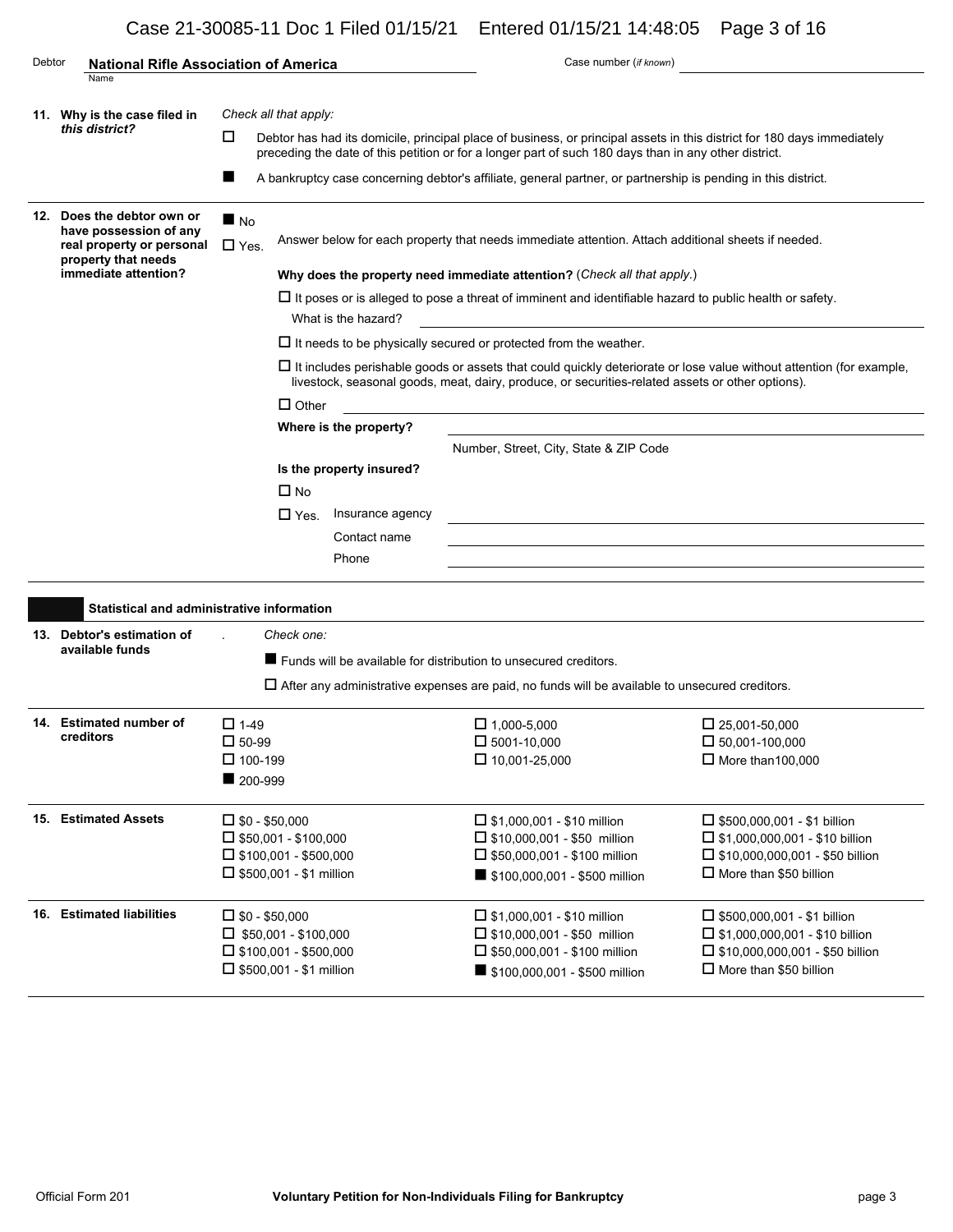|                                                                            |                                                                            |                                                                                   |                                                                                                                        | Case 21-30085-11 DOC 1 Filed 01/15/21 Entered 01/15/21 14:48:05 Page 4 of 16                                                                         |  |  |  |  |  |
|----------------------------------------------------------------------------|----------------------------------------------------------------------------|-----------------------------------------------------------------------------------|------------------------------------------------------------------------------------------------------------------------|------------------------------------------------------------------------------------------------------------------------------------------------------|--|--|--|--|--|
| Debtor                                                                     |                                                                            | <b>National Rifle Association of America</b>                                      |                                                                                                                        | Case number (if known)                                                                                                                               |  |  |  |  |  |
|                                                                            | Name                                                                       |                                                                                   |                                                                                                                        |                                                                                                                                                      |  |  |  |  |  |
|                                                                            |                                                                            | Request for Relief, Declaration, and Signatures                                   |                                                                                                                        |                                                                                                                                                      |  |  |  |  |  |
|                                                                            |                                                                            |                                                                                   |                                                                                                                        |                                                                                                                                                      |  |  |  |  |  |
|                                                                            |                                                                            | imprisonment for up to 20 years, or both. 18 U.S.C. §§ 152, 1341, 1519, and 3571. |                                                                                                                        | WARNING -- Bankruptcy fraud is a serious crime. Making a false statement in connection with a bankruptcy case can result in fines up to \$500,000 or |  |  |  |  |  |
|                                                                            | 17. Declaration and signature<br>of authorized<br>representative of debtor |                                                                                   | The debtor requests relief in accordance with the chapter of title 11, United States Code, specified in this petition. |                                                                                                                                                      |  |  |  |  |  |
|                                                                            |                                                                            | I have been authorized to file this petition on behalf of the debtor.             |                                                                                                                        |                                                                                                                                                      |  |  |  |  |  |
|                                                                            |                                                                            |                                                                                   |                                                                                                                        | I have examined the information in this petition and have a reasonable belief that the information is true and correct.                              |  |  |  |  |  |
| I declare under penalty of perjury that the foregoing is true and correct. |                                                                            |                                                                                   |                                                                                                                        |                                                                                                                                                      |  |  |  |  |  |
|                                                                            |                                                                            | Executed on<br><b>January 15, 2021</b>                                            |                                                                                                                        |                                                                                                                                                      |  |  |  |  |  |
|                                                                            |                                                                            | MM / DD / YYYY                                                                    |                                                                                                                        |                                                                                                                                                      |  |  |  |  |  |
|                                                                            |                                                                            | X /s/ Wayne LaPierre                                                              |                                                                                                                        | <b>Wayne LaPierre</b>                                                                                                                                |  |  |  |  |  |
|                                                                            |                                                                            | Signature of authorized representative of debtor                                  |                                                                                                                        | Printed name                                                                                                                                         |  |  |  |  |  |
|                                                                            |                                                                            | Title<br><b>Executive Vice President</b>                                          |                                                                                                                        |                                                                                                                                                      |  |  |  |  |  |
|                                                                            |                                                                            |                                                                                   |                                                                                                                        |                                                                                                                                                      |  |  |  |  |  |
|                                                                            |                                                                            |                                                                                   |                                                                                                                        |                                                                                                                                                      |  |  |  |  |  |
|                                                                            |                                                                            |                                                                                   |                                                                                                                        |                                                                                                                                                      |  |  |  |  |  |
|                                                                            | 18. Signature of attorney                                                  | $X$ /s/ Patrick J. Neligan, Jr.                                                   |                                                                                                                        | Date January 15, 2021                                                                                                                                |  |  |  |  |  |
|                                                                            |                                                                            | Signature of attorney for debtor                                                  |                                                                                                                        | MM / DD / YYYY                                                                                                                                       |  |  |  |  |  |
|                                                                            |                                                                            | Patrick J. Neligan, Jr. 14866000                                                  |                                                                                                                        |                                                                                                                                                      |  |  |  |  |  |
|                                                                            |                                                                            | Printed name                                                                      |                                                                                                                        |                                                                                                                                                      |  |  |  |  |  |
|                                                                            |                                                                            | <b>Neligan LLP</b>                                                                |                                                                                                                        |                                                                                                                                                      |  |  |  |  |  |
|                                                                            |                                                                            | Firm name                                                                         |                                                                                                                        |                                                                                                                                                      |  |  |  |  |  |
|                                                                            |                                                                            | 325 N. St. Paul                                                                   |                                                                                                                        |                                                                                                                                                      |  |  |  |  |  |
|                                                                            |                                                                            | <b>Suite 3600</b>                                                                 |                                                                                                                        |                                                                                                                                                      |  |  |  |  |  |
|                                                                            |                                                                            | <b>Dallas, TX 75201</b>                                                           |                                                                                                                        |                                                                                                                                                      |  |  |  |  |  |
|                                                                            |                                                                            | Number, Street, City, State & ZIP Code                                            |                                                                                                                        |                                                                                                                                                      |  |  |  |  |  |
|                                                                            |                                                                            | 214-840-5300<br>Contact phone                                                     | Email address                                                                                                          | pneligan@neliganlaw.com                                                                                                                              |  |  |  |  |  |
|                                                                            |                                                                            |                                                                                   |                                                                                                                        |                                                                                                                                                      |  |  |  |  |  |
|                                                                            |                                                                            | 14866000 TX<br>Bar number and State                                               |                                                                                                                        |                                                                                                                                                      |  |  |  |  |  |
|                                                                            |                                                                            |                                                                                   |                                                                                                                        |                                                                                                                                                      |  |  |  |  |  |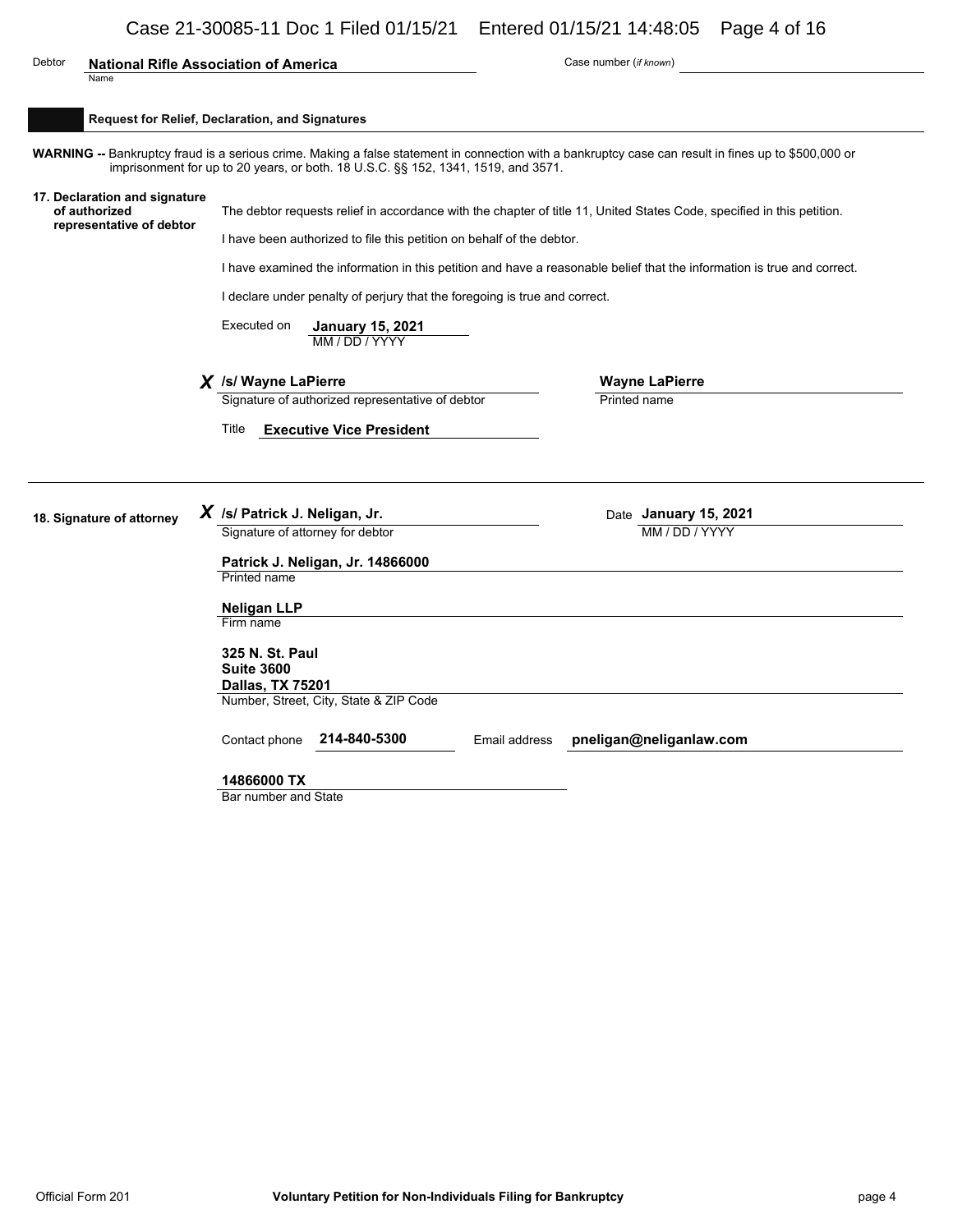## **RESOLUTION AUTHORIZING CHAPTER 11 REORGANIZATION** AND RELATED RETENTION OF COUNSEL

WHEREAS, on January 7, 2021, at a meeting of the Board of Directors of the National Rifle Association of America ("NRA"), the NRA Board of Directors voted to approve that certain Employment Agreement between the NRA and Wayne LaPierre, its Executive Vice President. clarifying, for avoidance of doubt, that Wayne LaPierre is delegated the power to "exercise" corporate authority in furtherance of the mission and interests of the NRA, including ... to reorganize or restructure the affairs of the Association;" and

WHEREAS, the NRA is the single member and manager of Sea Girt, a Texas limited liability company; and

WHEREAS, on September 10, 2020, NRA President Carolyn Meadows announced the appointment of a Special Litigation Committee of the NRA to oversee the prosecution and defense of certain litigation; and

WHEREAS, on January 7, 2021, the Board of the NRA enacted a resolution formalizing the existence of the Special Litigation Committee as a committee of the Board of the NRA pursuant to N.Y. N-PCL  $\S$  712(a), and such resolution contained the following provisions:

RESOLVED that a Special Litigation Committee of the NRA Board of Directors is hereby appointed, and that the members of such Committee shall be Carolyn Meadows, Charles Cotton, and Willes Lee, each of whom has been determined to be independent and disinterested in all respects relevant to their service on the Special Litigation Committee. and be it further

RESOLVED that the Special Litigation Committee shall exercise corporate authority on behalf of the NRA with respect to the prosecution and defense of (i) the litigation captioned People of the State of New York v. The National Rifle Association et al., Index No. 451625/2020 (Sup. Ct. N.Y.); (ii) the litigation captioned The National Rifle Association v. Letitia James, Case No. 1:20-cv-889 (N.D.N.Y. 2020); (iii) the litigation captioned District of Columbia v. NRA Foundation, Inc. et al., (2020 CA 003545 B); and (iv) any additional legal proceedings arising from or relating to the same facts, circumstances, or allegations as the foregoing, wherein the potential for an actual or apparent conflict of interest favors recusal by one or more  $NRA$  executives who would customarily oversee such proceedings; and

WHEREAS, in consultation with the Special Litigation Committee, Wayne LaPierre determined that a Chapter 11 reorganization of the NRA along with its wholly owned single member-managed Texas subsidiary, Sea Girt, would advance the best interests of the NRA, its members, and its mission, as well as the interests of Sea Girt; now, therefore, he it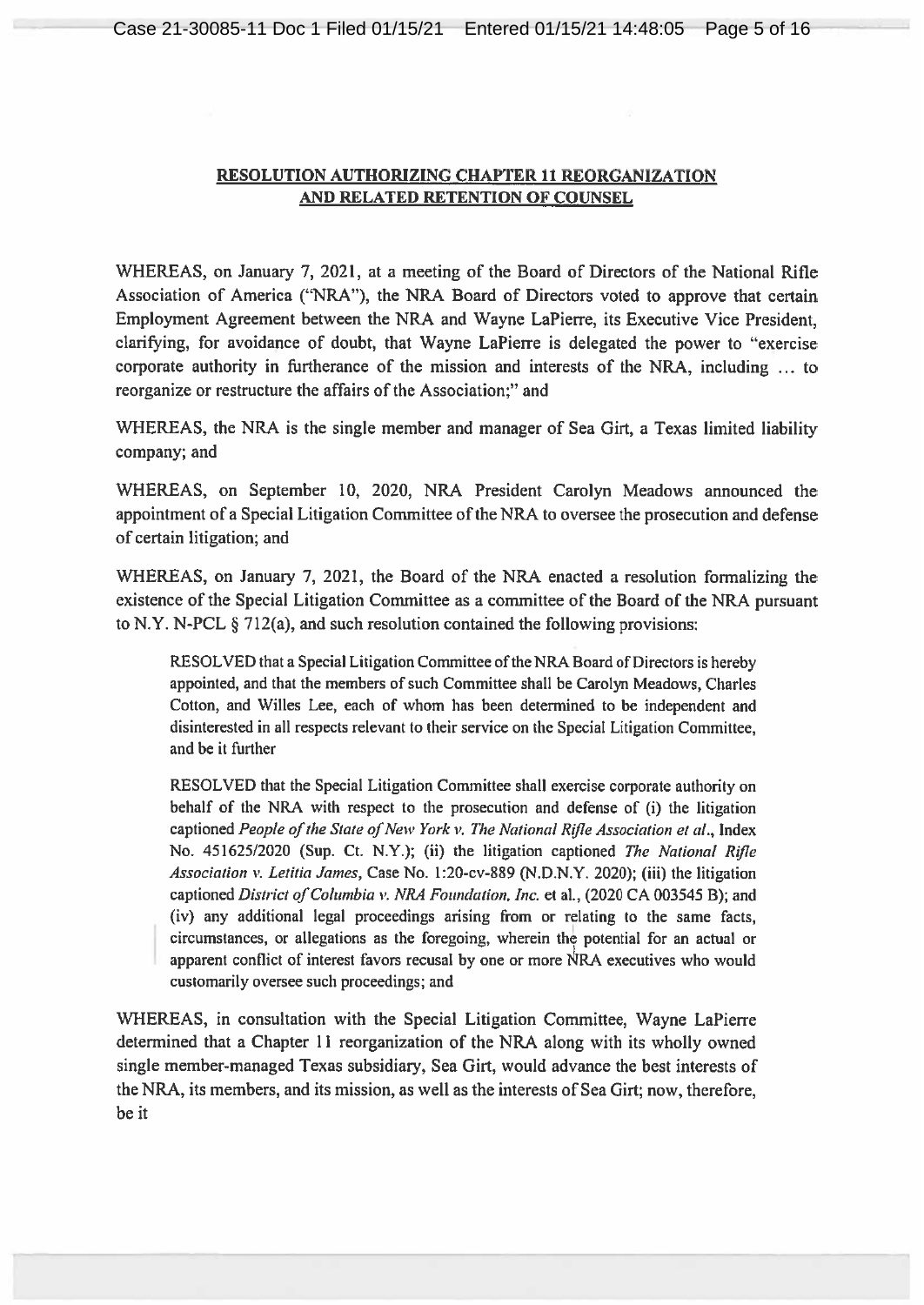RESOLVED that the commencement of a Chapter 11 reorganization proceeding in the United States District Court for the Northern District of Texas on behalf of the NRA and its wholly owned, single member-managed limited liability company, Sea Girt, is hereby authorized and directed; and be it further

RESOLVED that the NRA and Sea Girt shall retain, as debtor's counsel in connection with such reorganization proceeding, the firm of Neligan LLP; and be it further

RESOLVED that the NRA and Sea Girt shall retain the firm of Brewer, Attorneys & Counselors ("BAC") as special counsel to prosecute and defend certain non-bankruptcy matters during the course of such Chapter 11 proceeding, including the prepetition matters presently handled by BAC.

[Remainder of page intentionally left blank]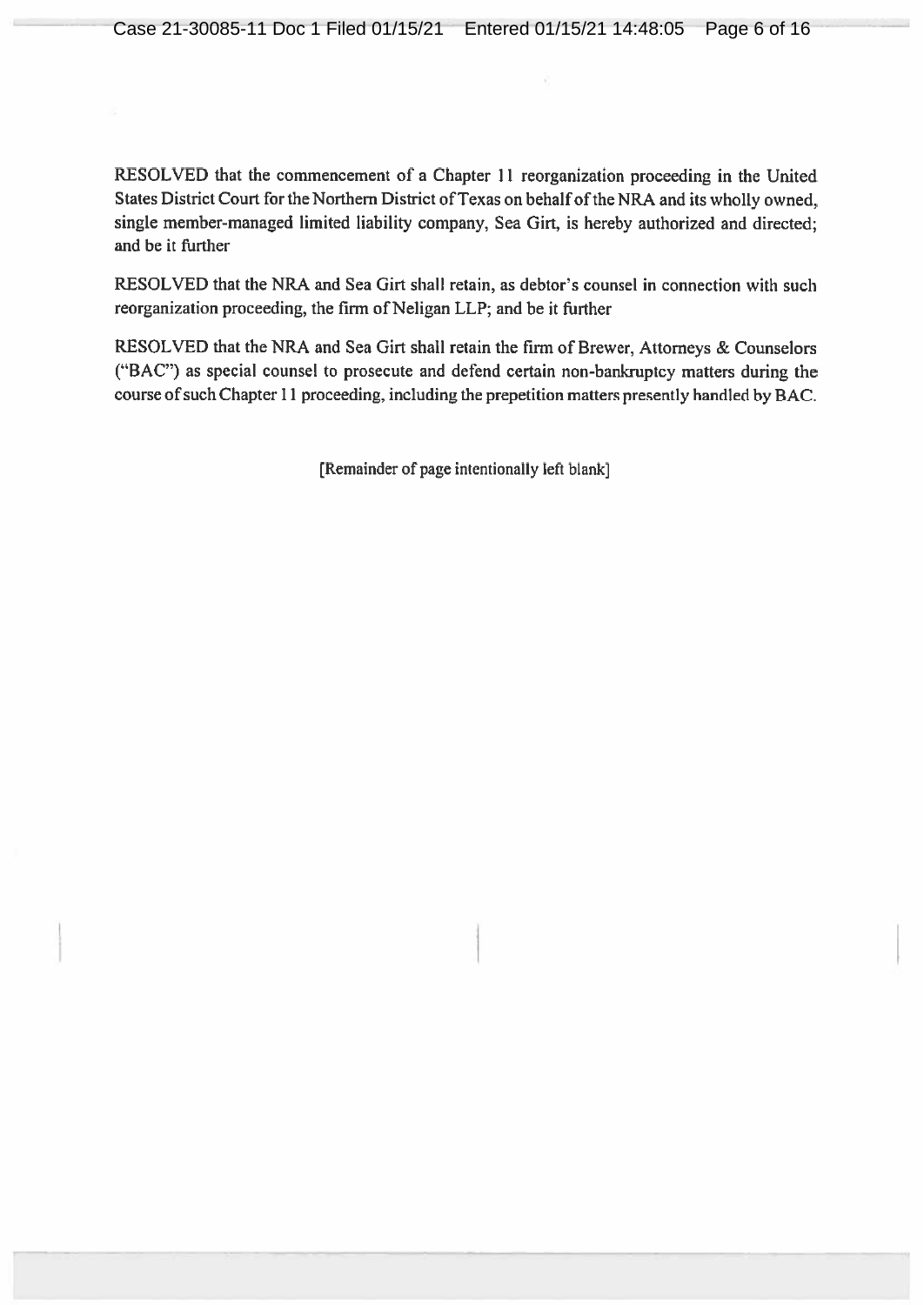Ta Pu By:

Wayne LaPierre **Executive Vice President** 

### **ACKNOWLEDGED AND AGREED BY** SPECIAL LITIGATION COMMITTEE:

By:

Carolyn Meadows Committee Chair

By:

**Charles Cotton** 

By:

Willes Lee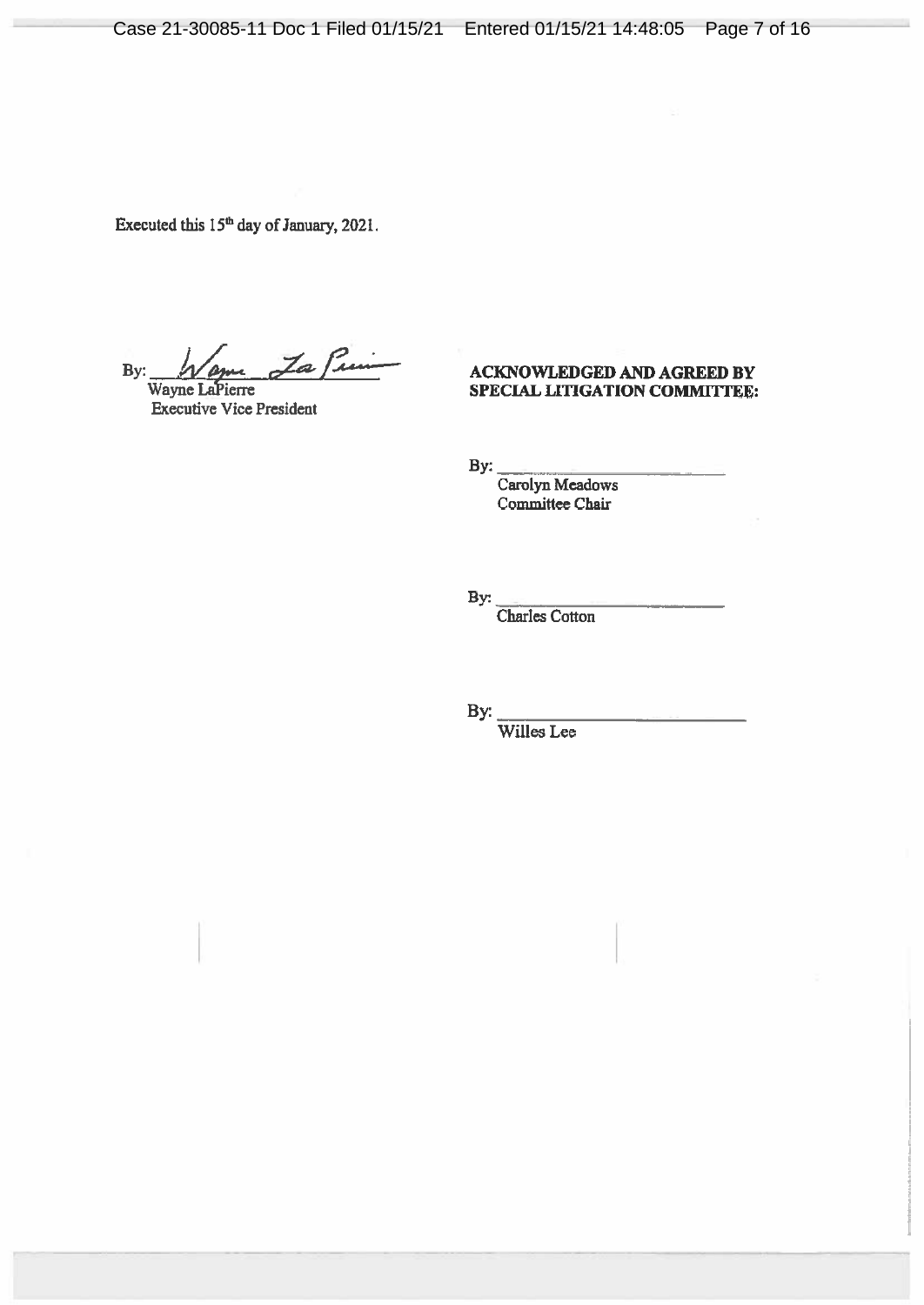By:

Wayne LaPierre **Executive Vice President** 

## **ACKNOWLEDGED AND AGREED BY SPECIAL LITIGATION COMMITTEE:**

By: Carolyn Meadows

**Committee Chair** 

By: Charles Cotton

By:

Willes Lee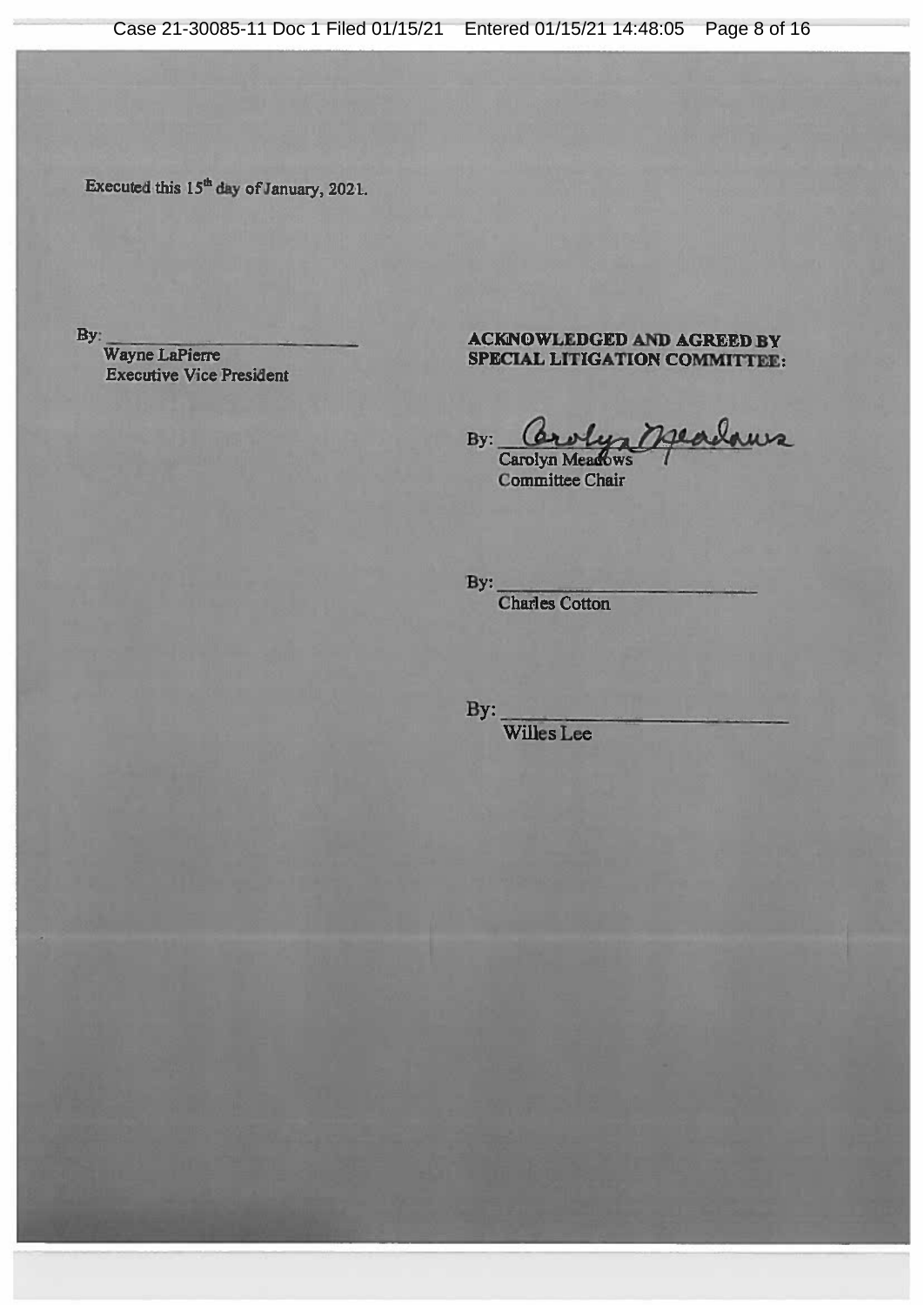By:

Wayne LaPierre Executive Vice President

## **ACKNOWLEDGED AND AGREED BY** SPECIAL LITIGATION COMMITTEE:

By: Carolyn Meadows<br>Committee Chair By:

**Charles Cotton** 

By: Willes Lee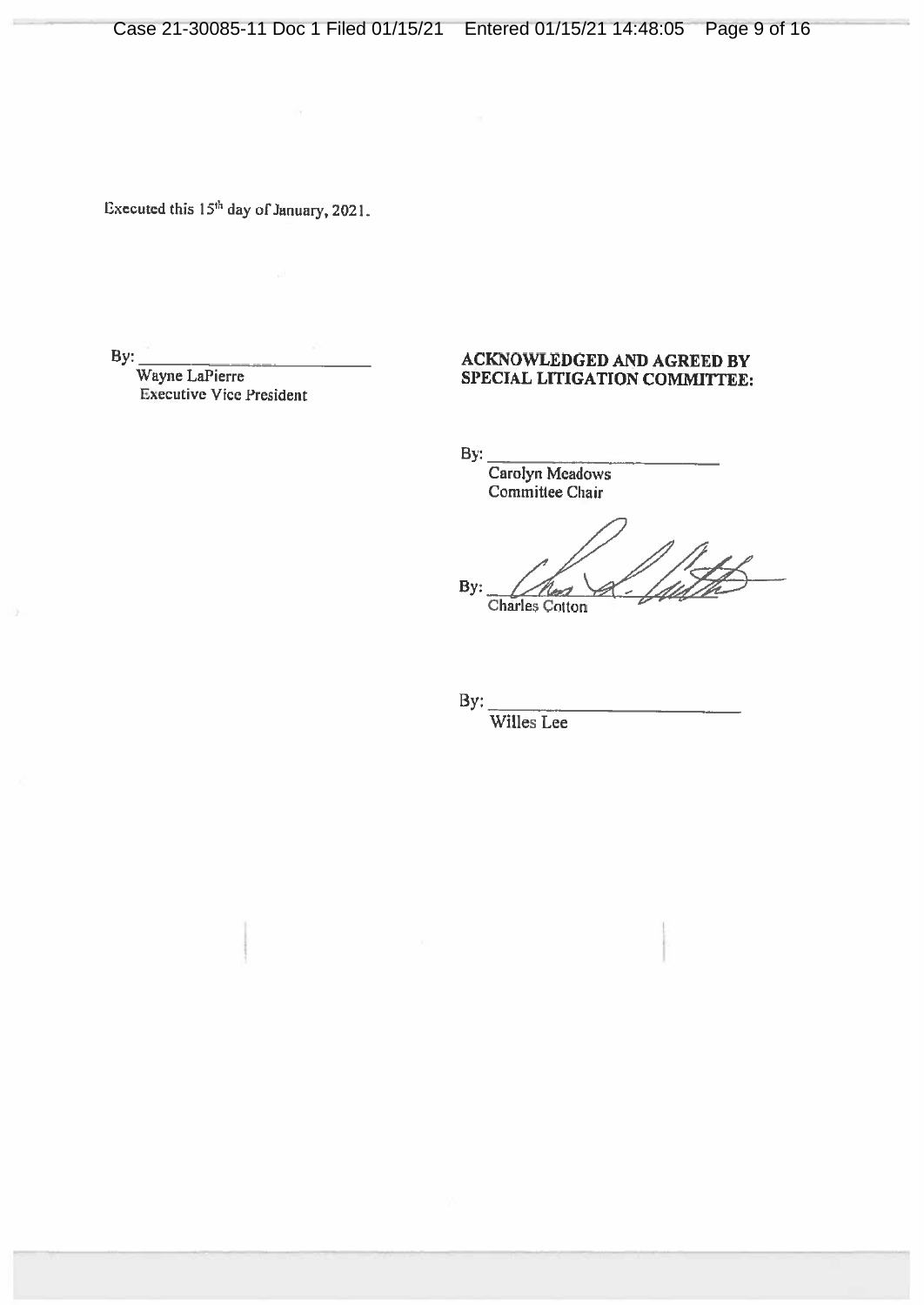By:

Wayne LaPierre **Executive Vice President** 

### **ACKNOWLEDGED AND AGREED BY** SPECIAL LITIIGATION COMMITTEE:

By:

Carolyn Meadows Committee Chair

By: **Charles Cotton** 

Les Mark By:  $\epsilon$ Willes Lee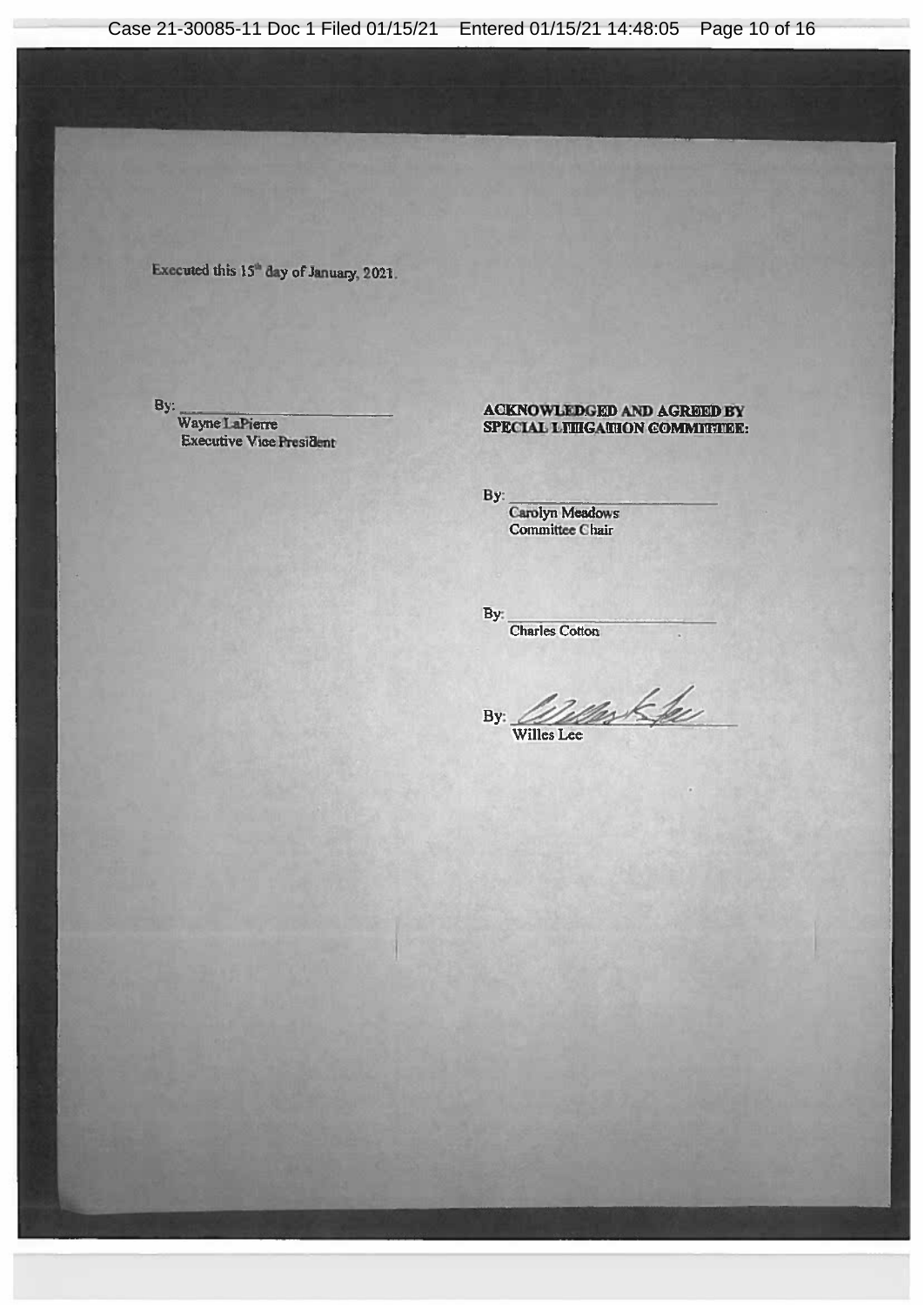### Fill in this information to identify the case:

Debtor name **National Rifle Association of America** United States Bankruptcy Court for the: **NORTHERN DISTRICT OF TEXAS**  $\Box$  Check if this is an

Case number (if known): **amended filing**  $\overline{\phantom{a}}$  amended filing

# Official Form 204 **Chapter 11 or Chapter 9 Cases: List of Creditors Who Have the 20 Largest Unsecured Claims and Are Not Insiders 12/15**

**A list of creditors holding the 20 largest unsecured claims must be filed in a Chapter 11 or Chapter 9 case. Include claims which the debtor disputes. Do not include claims by any person or entity who is an insider, as defined in 11 U.S.C. § 101(31). Also, do not include claims by secured creditors, unless the unsecured claim resulting from inadequate collateral value places the creditor among the holders of the 20 largest unsecured claims.**

| Name of creditor and<br>complete mailing address,<br>including zip code                                                          | Name, telephone number<br>and email address of<br>creditor contact | Nature of claim<br>(for example, trade<br>debts, bank loans,<br>professional services, | Indicate if claim<br>is contingent,<br>unliquidated, or<br>disputed | Amount of claim                      | If the claim is fully unsecured, fill in only unsecured claim amount. If<br>claim is partially secured, fill in total claim amount and deduction for<br>value of collateral or setoff to calculate unsecured claim. |                        |
|----------------------------------------------------------------------------------------------------------------------------------|--------------------------------------------------------------------|----------------------------------------------------------------------------------------|---------------------------------------------------------------------|--------------------------------------|---------------------------------------------------------------------------------------------------------------------------------------------------------------------------------------------------------------------|------------------------|
|                                                                                                                                  |                                                                    | and government<br>contracts)                                                           |                                                                     | Total claim, if<br>partially secured | <b>Deduction for value</b><br>of collateral or setoff                                                                                                                                                               | <b>Unsecured claim</b> |
| Ackerman<br>McQueen, Inc.<br>1601 Northwest<br><b>Expressway</b><br><b>Oklahoma City, OK</b><br>73118-1438                       |                                                                    |                                                                                        | <b>Disputed</b>                                                     |                                      |                                                                                                                                                                                                                     | \$1,273,800.12         |
| <b>Membership</b><br><b>Marketing Partners</b><br><b>LLC</b><br>11250 Waples Mill<br>Road, Suite 310<br><b>Fairfax, VA 22030</b> |                                                                    |                                                                                        |                                                                     |                                      |                                                                                                                                                                                                                     | \$961,850.00           |
| <b>Gould Paper</b><br>Corporation<br><b>Attn: Warren</b><br>Connor<br>99 Park Avenue,<br>10th Floor<br>New York, NY 10016        |                                                                    |                                                                                        |                                                                     |                                      |                                                                                                                                                                                                                     | \$855,746.40           |
| <b>Infocision</b><br><b>Management Corp.</b><br>325 Springside<br><b>Drive</b><br><b>Akron, OH 44333</b>                         |                                                                    |                                                                                        |                                                                     |                                      |                                                                                                                                                                                                                     | \$712,034.83           |
| <b>Under Wild Skies</b><br>201 N. Union Street,<br>Suite 510<br>Alexandria, VA<br>22314                                          |                                                                    |                                                                                        | <b>Disputed</b>                                                     |                                      |                                                                                                                                                                                                                     | \$550,000.00           |
| <b>Valtim Incorporated</b><br>P. O. Box 114<br><b>Forest, VA 24551</b>                                                           |                                                                    |                                                                                        |                                                                     |                                      |                                                                                                                                                                                                                     | \$549,177.67           |
| Quadgraphics<br>N63W23075 Hwy 74<br><b>Sussex, WI 53089</b>                                                                      |                                                                    |                                                                                        |                                                                     |                                      |                                                                                                                                                                                                                     | \$522,236.91           |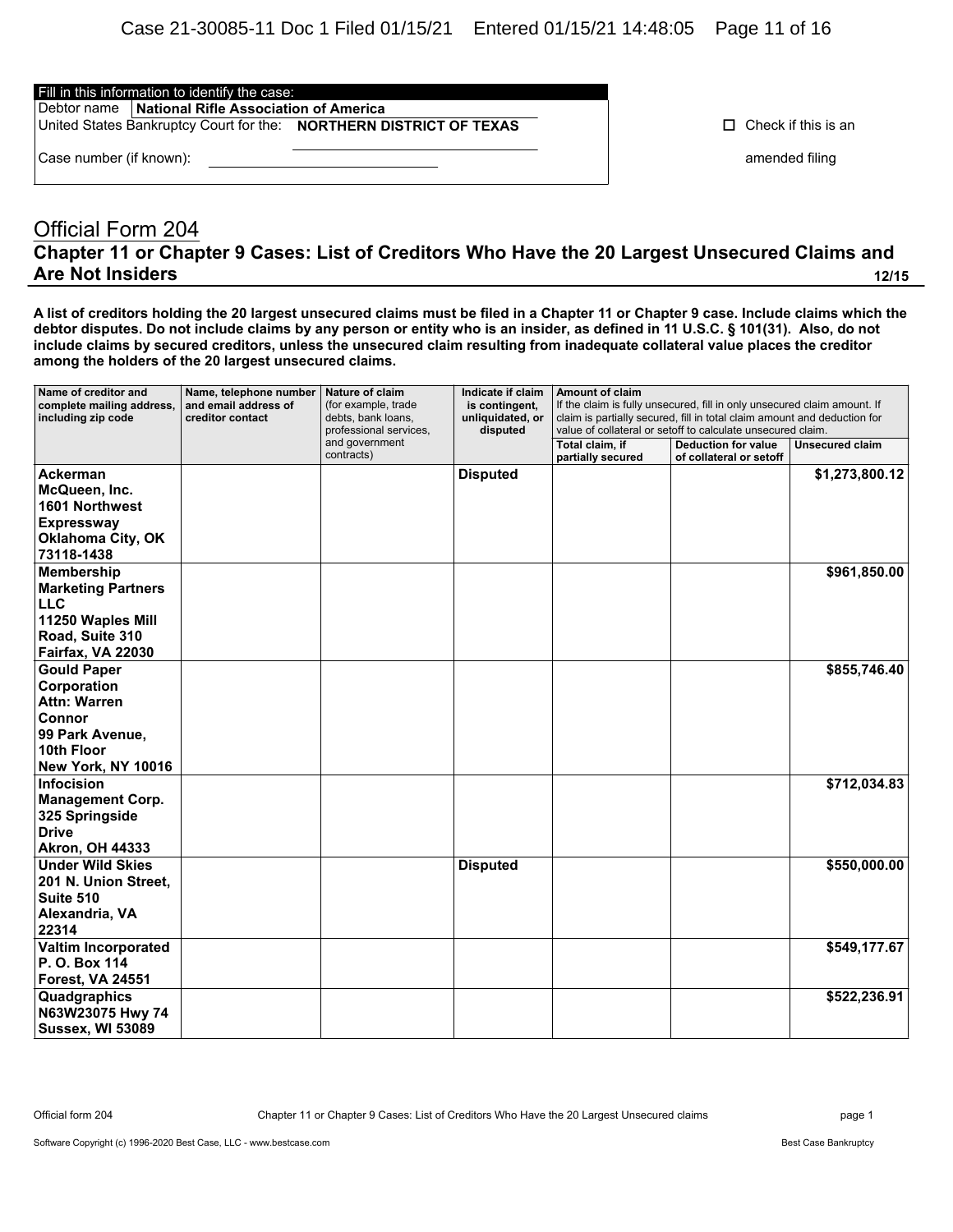### Debtor **National Rifle Association of America** Case number *(if known)* Name

| Name of creditor and<br>complete mailing address,<br>including zip code                                             | Name, telephone number<br>and email address of<br>creditor contact | Nature of claim<br>(for example, trade<br>debts, bank loans,<br>professional services, | Indicate if claim<br>is contingent,<br>unliquidated, or<br>disputed | Amount of claim<br>If the claim is fully unsecured, fill in only unsecured claim amount. If<br>claim is partially secured, fill in total claim amount and deduction for<br>value of collateral or setoff to calculate unsecured claim. |                                                       |                        |  |
|---------------------------------------------------------------------------------------------------------------------|--------------------------------------------------------------------|----------------------------------------------------------------------------------------|---------------------------------------------------------------------|----------------------------------------------------------------------------------------------------------------------------------------------------------------------------------------------------------------------------------------|-------------------------------------------------------|------------------------|--|
|                                                                                                                     |                                                                    |                                                                                        |                                                                     | Total claim, if<br>partially secured                                                                                                                                                                                                   | <b>Deduction for value</b><br>of collateral or setoff | <b>Unsecured claim</b> |  |
| <b>Communications</b><br><b>Corp of America</b><br>Attn: Judy Reid<br>13195 Freedom Way<br><b>Boston, VA 22713</b>  |                                                                    |                                                                                        |                                                                     |                                                                                                                                                                                                                                        |                                                       | \$509,746.09           |  |
| <b>Membership</b><br><b>Advisors Public REL</b><br>11250 Waples Mill<br>Road, Suite 310<br><b>Fairfax, VA 22030</b> |                                                                    |                                                                                        |                                                                     |                                                                                                                                                                                                                                        |                                                       | \$373,000.00           |  |
| Salesforce.Com, Inc.<br><b>One Mark St - The</b><br>Landmark<br>Suite 300<br>San Francisco, CA<br>94105             |                                                                    |                                                                                        |                                                                     |                                                                                                                                                                                                                                        |                                                       | \$332,969.11           |  |
| <b>Mercury Group</b><br><b>1601 NW</b><br><b>Expressway, Suite</b><br>1100<br><b>Oklahoma City, OK</b><br>73118     |                                                                    |                                                                                        | <b>Disputed</b>                                                     |                                                                                                                                                                                                                                        |                                                       | \$258,613.17           |  |
| Speedway<br>Motorsports Inc.<br>P.O. Box 600<br>Concord, NC 28026                                                   |                                                                    |                                                                                        |                                                                     |                                                                                                                                                                                                                                        |                                                       | \$200,000.00           |  |
| <b>Image Direct Group</b><br><b>LLC</b><br>200 Monroe Avenue<br><b>Building 4</b><br>Frederick, MD 21701            |                                                                    |                                                                                        |                                                                     |                                                                                                                                                                                                                                        |                                                       | \$143,206.31           |  |
| Google<br>1600 Amphitheatre<br>Parkway<br><b>Mountain View, CA</b><br>94043-1351                                    |                                                                    |                                                                                        |                                                                     |                                                                                                                                                                                                                                        |                                                       | \$132,016.49           |  |
| TMA Direct, Inc.<br>12021 Sunset Hills<br>Road, Suite 350<br>Manassas, VA 20109                                     |                                                                    |                                                                                        |                                                                     |                                                                                                                                                                                                                                        |                                                       | \$116,989.64           |  |
| <b>United Parcel</b><br><b>Services</b><br>P.O. Box 7247-0244<br>Philadelphia, PA<br>19170                          |                                                                    |                                                                                        |                                                                     |                                                                                                                                                                                                                                        |                                                       | \$100,883.93           |  |
| <b>Membership</b><br><b>Advisors Fund</b><br>Raising<br>11250 Waples Mill<br>Road, Suite 310<br>Fairfax, VA 22030   |                                                                    |                                                                                        |                                                                     |                                                                                                                                                                                                                                        |                                                       | \$90,000.00            |  |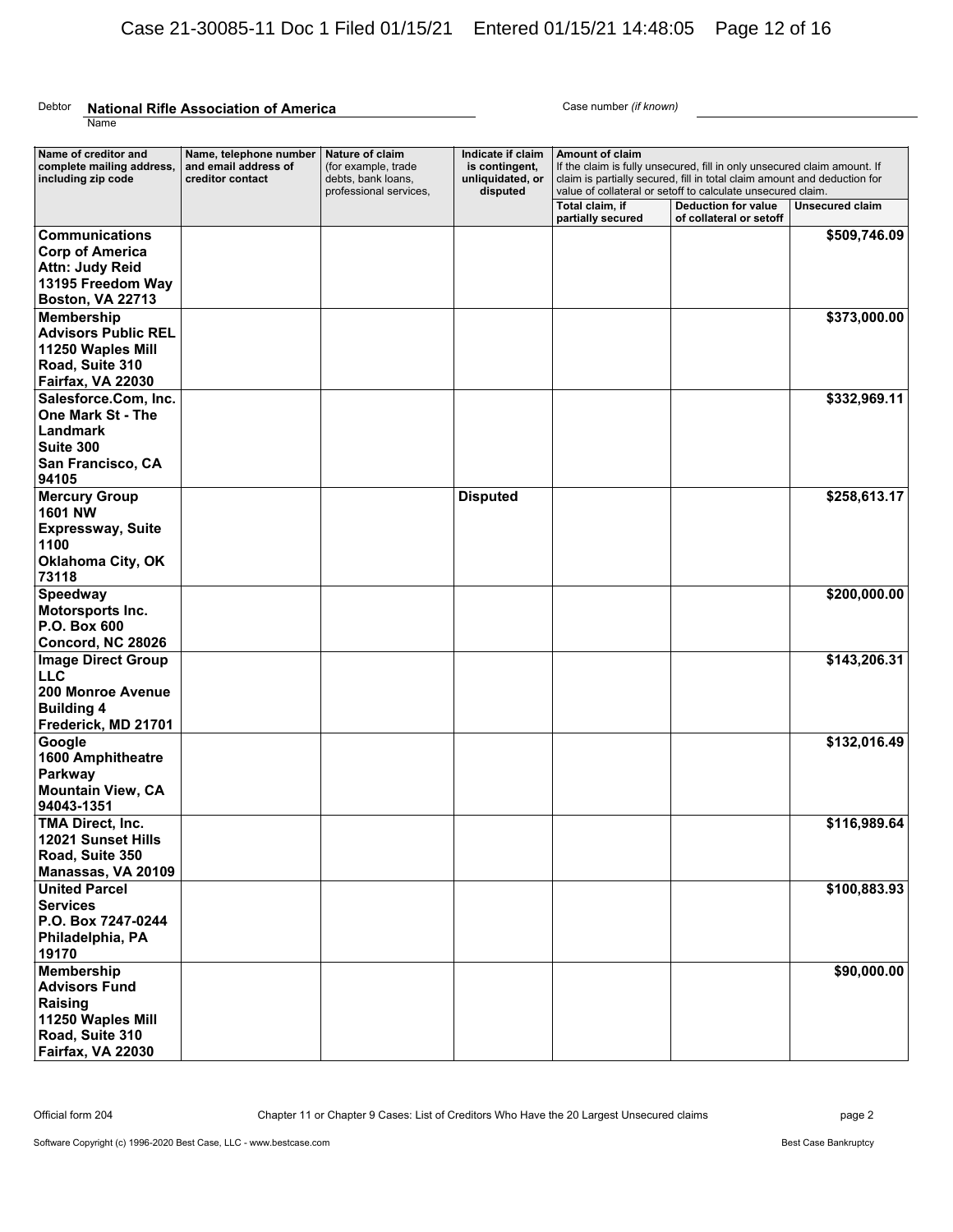### Debtor **National Rifle Association of America** Case number *(if known)* Name

| Name of creditor and<br>complete mailing address,<br>including zip code                      | Name, telephone number<br>and email address of<br>creditor contact | Nature of claim<br>(for example, trade<br>debts, bank loans,<br>professional services, | Indicate if claim<br>is contingent.<br>unliquidated, or<br>disputed | <b>Amount of claim</b>               | If the claim is fully unsecured, fill in only unsecured claim amount. If<br>claim is partially secured, fill in total claim amount and deduction for<br>value of collateral or setoff to calculate unsecured claim. |                        |
|----------------------------------------------------------------------------------------------|--------------------------------------------------------------------|----------------------------------------------------------------------------------------|---------------------------------------------------------------------|--------------------------------------|---------------------------------------------------------------------------------------------------------------------------------------------------------------------------------------------------------------------|------------------------|
|                                                                                              |                                                                    |                                                                                        |                                                                     | Total claim, if<br>partially secured | <b>Deduction for value</b><br>of collateral or setoff                                                                                                                                                               | <b>Unsecured claim</b> |
| <b>Stone River Gear,</b><br>LLC.<br>P.O. Box 67<br><b>Bethel, CT 06801</b>                   |                                                                    |                                                                                        |                                                                     |                                      |                                                                                                                                                                                                                     | \$89,284.80            |
| <b>Krueger Associates,</b><br>Inc.<br>105 Commerce<br><b>Drive</b><br><b>Aston, PA 19014</b> |                                                                    |                                                                                        |                                                                     |                                      |                                                                                                                                                                                                                     | \$66,762.00            |
| <b>CDW Computer</b><br>Centers, Inc.<br>P.O. Box 75723<br>Chicago, IL 60675                  |                                                                    |                                                                                        |                                                                     |                                      |                                                                                                                                                                                                                     | \$59,541.05            |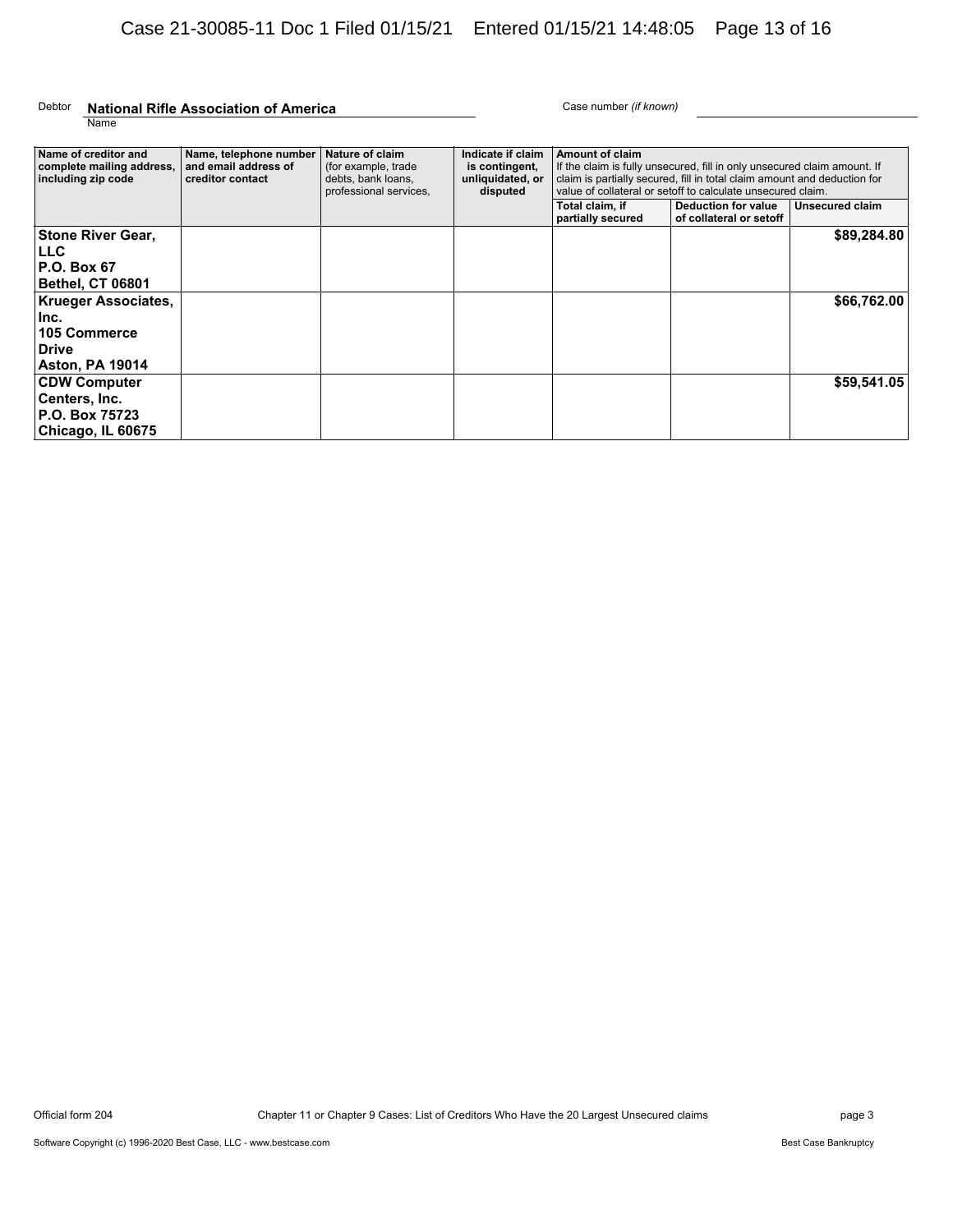## **IN THE UNITED STATES BANKRUPTCY COURT FOR THE NORTHERN DISTRICT OF TEXAS DALLAS DIVISION**

| IN RE:                            | <b>CHAPTER 11</b>                     |
|-----------------------------------|---------------------------------------|
|                                   |                                       |
| <b>NATIONAL RIFLE ASSOCIATION</b> |                                       |
| <b>OF AMERICA</b>                 | CASE NO.                              |
|                                   |                                       |
| DEBTOR <sup>1</sup>               | <b>Joint Administration Requested</b> |

## **STATEMENT OF CORPORATE OWNERSHIP PURSUANT TO RULES 1007(a)(1) AND 7007.1 OF THE FEDERAL RULES OF BANKRUPTCY PROCEDURE**

National Rifle Association of America is a not-for-profit, tax exempt organization with

no equity ownership and therefore there are no entities to disclose under Federal Rules of

Bankruptcy Procedure 1007(a)(1) and 7007.1(a).

| Dated: January 15, 2021 | By: $\frac{s}{W}$ <i>Nayne LaPierre</i> |
|-------------------------|-----------------------------------------|
|                         | Name: Wayne LaPierre                    |

Title: Executive Vice President

<sup>&</sup>lt;sup>1</sup> The last four digits of the Debtors' taxpayer identification numbers are: 6130.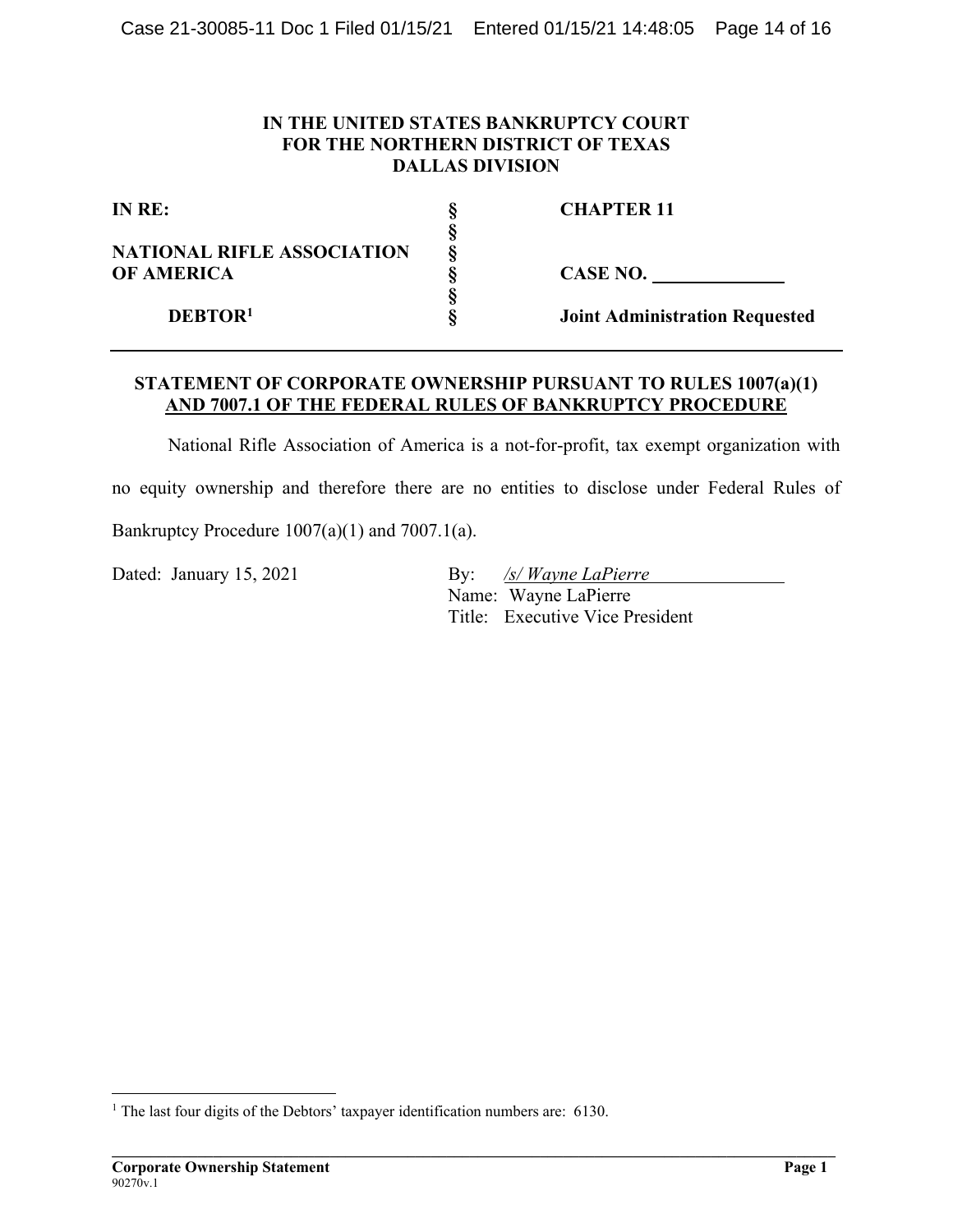## **IN THE UNITED STATES BANKRUPTCY COURT FOR THE NORTHERN DISTRICT OF TEXAS DALLAS DIVISION**

| <b>CHAPTER 11</b>                     |
|---------------------------------------|
|                                       |
|                                       |
| CASE NO.                              |
|                                       |
| <b>Joint Administration Requested</b> |
|                                       |

## **LIST OF EQUITY SECURITY HOLDERS PURSUANT TO FEDERAL RULE OF BANKRUPTCY PROCEDURE RULE 1007(a)(3)**

National Rifle Association of America is a not-for-profit, tax exempt organization with

no equity ownership and therefore there are no entities to disclose under Federal Rule of

Bankruptcy Procedure 1007(a)(3).

| Dated: January 15, 2021 | By: $\frac{S}{W}$ <i>Nayne LaPierre</i> |
|-------------------------|-----------------------------------------|
|                         | Name: Wayne LaPierre                    |
|                         | Title: Executive Vice President         |

**\_\_\_\_\_\_\_\_\_\_\_\_\_\_\_\_\_\_\_\_\_\_\_\_\_\_\_\_\_\_\_\_\_\_\_\_\_\_\_\_\_\_\_\_\_\_\_\_\_\_\_\_\_\_\_\_\_\_\_\_\_\_\_\_\_\_\_\_\_\_\_\_\_\_\_\_\_\_\_\_\_\_\_\_\_\_\_\_\_\_\_\_\_** 

<sup>&</sup>lt;sup>1</sup> The last four digits of the Debtors' taxpayer identification numbers are: 6130.